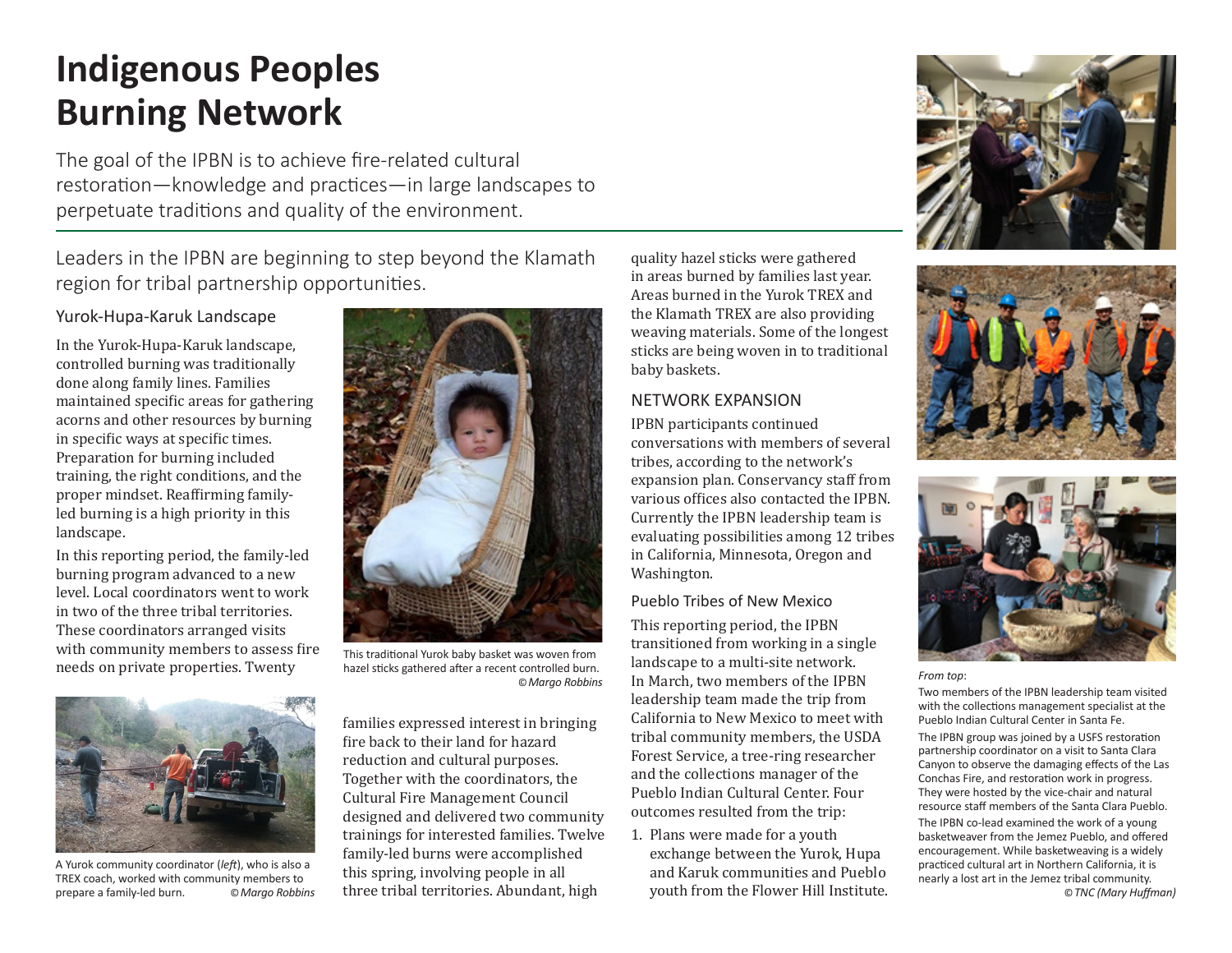*As a U.S. Forest Service research ecologist, working with the IPBN has enriched and greatly informed my understanding of the fuels and wildland fire values and interest of tribes for collaboratively developing applicable science for evaluating cultural resources, forest management and landscape restoration strategies.*

> Frank K. Lake Pacific Southwest Fire and Fuels program

- 2. Pueblo fire practitioners will go to the Yurok TREX, with the intent of developing a culturally based TREX in New Mexico.
- 3. A priority shared by the Cibola National Forest and National Grassland and Pueblo communities —restoration of freshwater springs through forest thinning and fire was discussed.
- 4. The restoration partnership coordinator for USFS Region 3 is interested in connecting IPBN projects with the Rio Grande Water Fund, a 50-partner, public and private restoration initiative that includes the homelands of 16 Pueblos and the Jicarilla Apache Tribe.

#### Quinault Indian Nation

In May, another member of the IPBN leadership team and the IPBN director took part in the Annual Symposium of the Intertribal Timber Council, which was hosted by the Quinault Indian Nation in Ocean Shores, Washington. In part, the purpose was to explore any interest by the Quinault community in participating in the IPBN. After the symposium, two cultural practitioners offered a tour of Moses Prairie, a culturally significant site that received controlled burning a few years ago. While there are five such wet



Cultural leaders from the Quinault Indian Nation provided a tour of the controlled burn area of<br>Moses Prairie  $\odot$  TNC (Mary Huffman)

prairies in need of burning, cultural practitioners indicated that they want to progress further with their cultural revitalization efforts before engaging with the IPBN.

#### Leech Lake Band of Ojibwe — Sand Plain Pines FLN

A new partnership project was funded in the homeland of the Leech Lake

Band of Ojibwe, which led to the birth of the new Sand Plain Pines FLN. The Sand Plain Pines project will take place on 4,000 acres of a 40,000-acre area of red pine and spruce pine forests in the headwaters of the Mississippi River. Various silvicultural treatments informed by vegetation monitoring will begin returning plantation pine stands to their natural condition,

TNC's Water Recovery Specialist and lead forester from the Leech Lake Band of Ojibwe look forward to success of the new Sand Plain Pines collaboration in north-central Minnesota. ©*TNC (Mary Huffman)*

as described by the Minnesota Department of Natural Resources. The Leech Lake Band is particularly interested in enhancing habitat for snowshoe hares. Though not included at this stage, partners in the project anticipate that fire management will become part of future management prescriptions. The Resource Management Department of the Leech Lake Band, the Chippewa National Forest, timber companies, The Nature Conservancy and the Bureau of Indian Affairs are cooperating in the project. Staff members from the Conservancy's Minnesota Chapter have invited FLN and IPBN staff to provide coaching and facilitation assistance for a series of workshops and field trips associated with the project.

## Publications, Presentations and Training

USFS researcher and tribal descendent Frank Lake continued projects that address the juxtaposition of traditional knowledge and Western science. He recently began advocating use of the phrase *traditional knowledge* instead of *traditional ecological knowledge* to affirm the integration of social, spiritual and ecological dimensions of traditional (cultural) fire management. IPBN leadership team members Bill Tripp and Frank Lake held the session "Moving from Fire Adapted Communities to Fire Dependent Cultures: Traditional Fire Knowledge and Wildland Fire Management" at the National Cohesive Strategy workshop in Reno. Bill Tripp wrote the FAC Net blog post "Integrating Traditional Ecological Knowledge and World Renewal Ceremonies into Fire Adaptation: An Indigenous Stewardship Model" (https://fireadaptednetwork.org/traditional-ecological-knowledge-worldrenewal-ceremonies-fire-adaptation/).

Frank Lake included the IPBN in the Northwest Forest Plan Science Synthesis, as part of a case study about the Western Klamath Restoration Partnership (https://www.fs.fed.us/pnw/pubs/pnw\_gtr966\_chapter11.pdf).